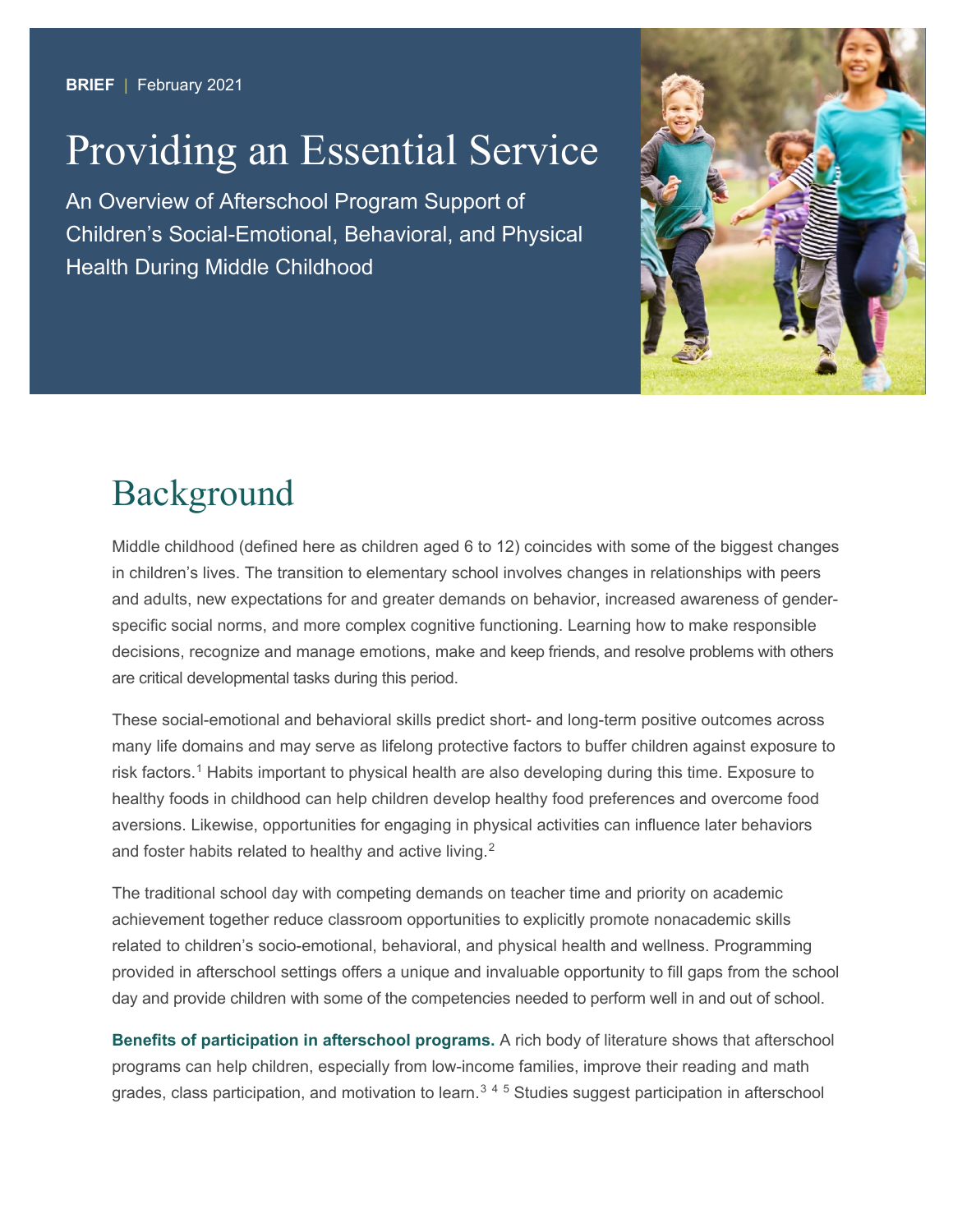programs may also benefit children's social-emotional and behavioral health (SEBH) through routines and activities designed to support social skills and positive peer relationships. [6](#page-8-5) Physical activity in afterschool programs promotes healthy lifestyle choices that can have immediate health benefits, prevent obesity in adolescence and adulthood, and improve social-emotional development—although these benefits may impact boys and girls differently.<sup>[7](#page-8-6)[8](#page-8-7)[9](#page-8-8)</sup> Evidence also shows afterschool programs are a work support, with one survey finding more than eight in ten parents indicating their children's participation in afterschool programming makes it easier to both keep their jobs and miss work less often.<sup>[10](#page-8-9)</sup>

**Families/children served by afterschool programs and unmet need. [11](#page-8-10) [12](#page-8-11)** Children from higher income families constitute the majority of afterschool participants (66 percent), while 34 percent of children from low-income families participate in these programs. Recent survey findings indicate increasing unmet need for children from low-income families and a drop in participation among these families due to issues of cost and access. Participation by low-income families fell from 4.6 million in 2014 to 2.7 million in 2020. Children from higher income families constitute the majority of afterschool participants (66 percent), while 34 percent of children from low-income families participate in these programs. Unmet need has grown from 19.4 million children who would enroll in a program if one were available, to 24.6 million children in 2020. Forty percent of afterschool participants are children of color, and unmet need is highest among children from Black and Latinx families.

In 2014, boys and girls participate in afterschool programs in roughly equivalent rates (51 versus 49 percent). Most afterschool programs include both boys and girls. Recently, however, programs explicitly targeting girls have grown in popularity. For example, Girls on the Run, a program promoting healthy lifestyles for girls through running and games, includes 200 local organizations in all 50 states and serves over 185,000 girls annually. Similarly, Girls in the Game operates 48 afterschool programs in four cities and serves over 1,200 girls each year with health education and leadership development activities. These two programs and others work to build confidence and independence and promote health and fitness in girls.

*7.8*  **million** children participated in an afterschool program *20*  **percent** of elementary-age children participated in a program *24.6*  **million** children not currently participating in an afterschool program would be enrolled if one was available

**Source:** Afterschool Alliance. (2020). *America after 3PM: Demand Grows Opportunity Shrinks*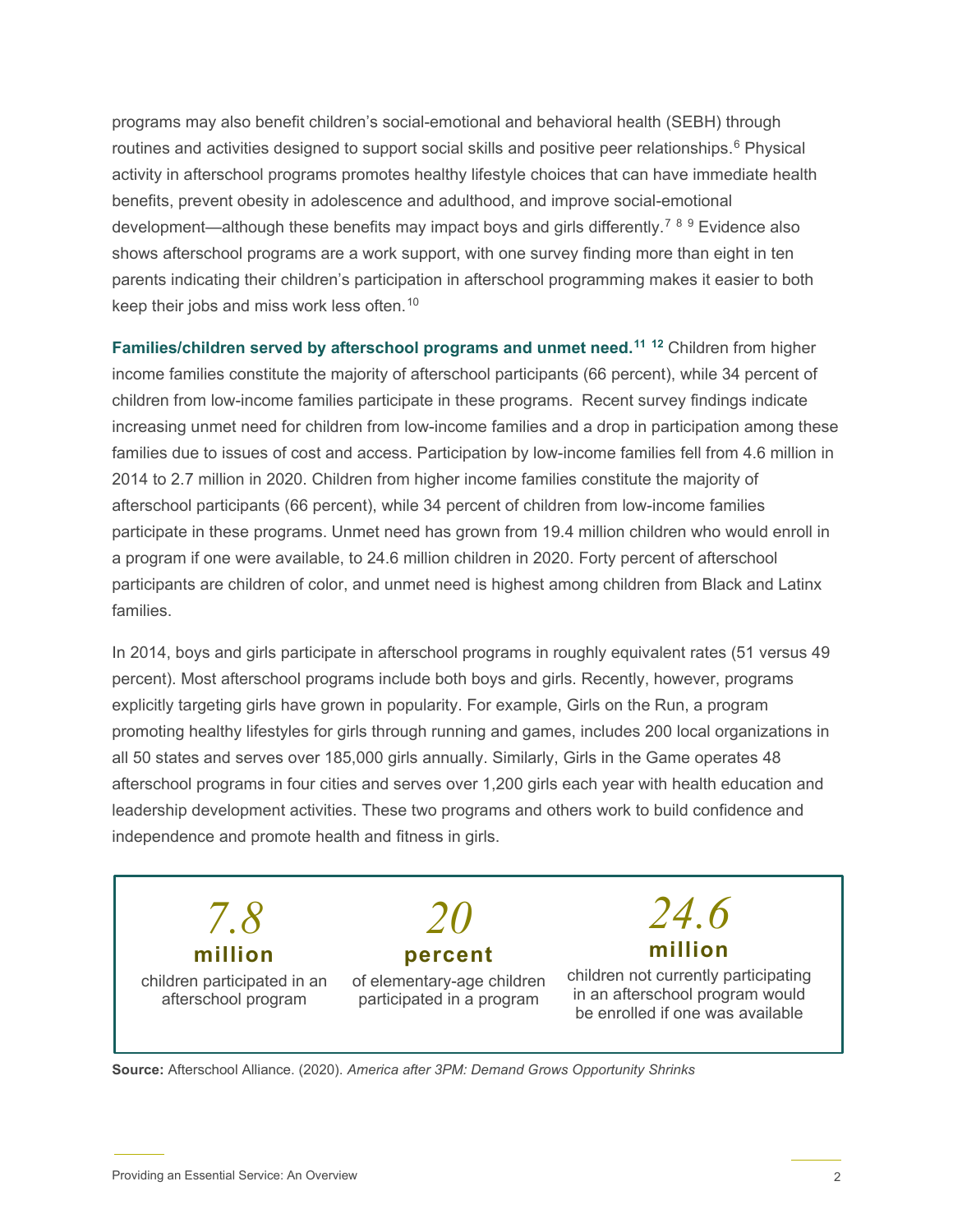**Federal funding for afterschool programs.** Several federal programs support children and families in afterschool programs. Funding from the Child Care and Development Fund (CCDF) serves over 513,000 school-aged ch[i](#page-2-0)ldren each month<sup>i</sup>. Thirty-nine percent of the childcare slots provided by the HHS' CCDF support before- and after-school services for school-aged children. This represents an investment of nearly \$2 billion per year. Other HHS funding sources for elementary school children include Temporary Assistance for Needy Families (TANF) and Social Services Block Grant (SSBG). The Department of Education's 21st Century Community Learning Centers (21st CCLC) support enriching academic opportunities in afterschool programs.

**Types of afterschool programs and activities offered.** Afterschool programs vary widely on several dimensions including the types of organizations that operate programs, number of children served, and activities offered. Large organizations, such as public and private schools, community coalitions, the YMCA/YWCA, and Boys and Girls Clubs, run programs in cities and towns across the nation. Smaller groups, such as not-for-profit and faith-based organizations, may operate one or two afterschool sites.

Programs provide a safe, adult-supervised environment and may offer—

- **Mentorship**
- Healthy snacks or meals
- Academic enrichment in the form of time to complete homework and activities that promote learning
- Opportunities for physical activity
- Community service and civic engagement
- Fun and engaging activities with peers
- Activities that promote social-emotional development including self-esteem, leadership skills, and positive relationships with adults and peers.

## Study Overview

**Rationale.** Given the significant federal investment and the large number of elementary-age children participating in afterschool programs, as well as the potential benefits of participation for children's social-emotional, behavioral, and physical health more information is needed on—

<span id="page-2-0"></span><sup>&</sup>lt;sup>i</sup> All estimates in this paragraph were developed from FY 2017 CCDF administrative data.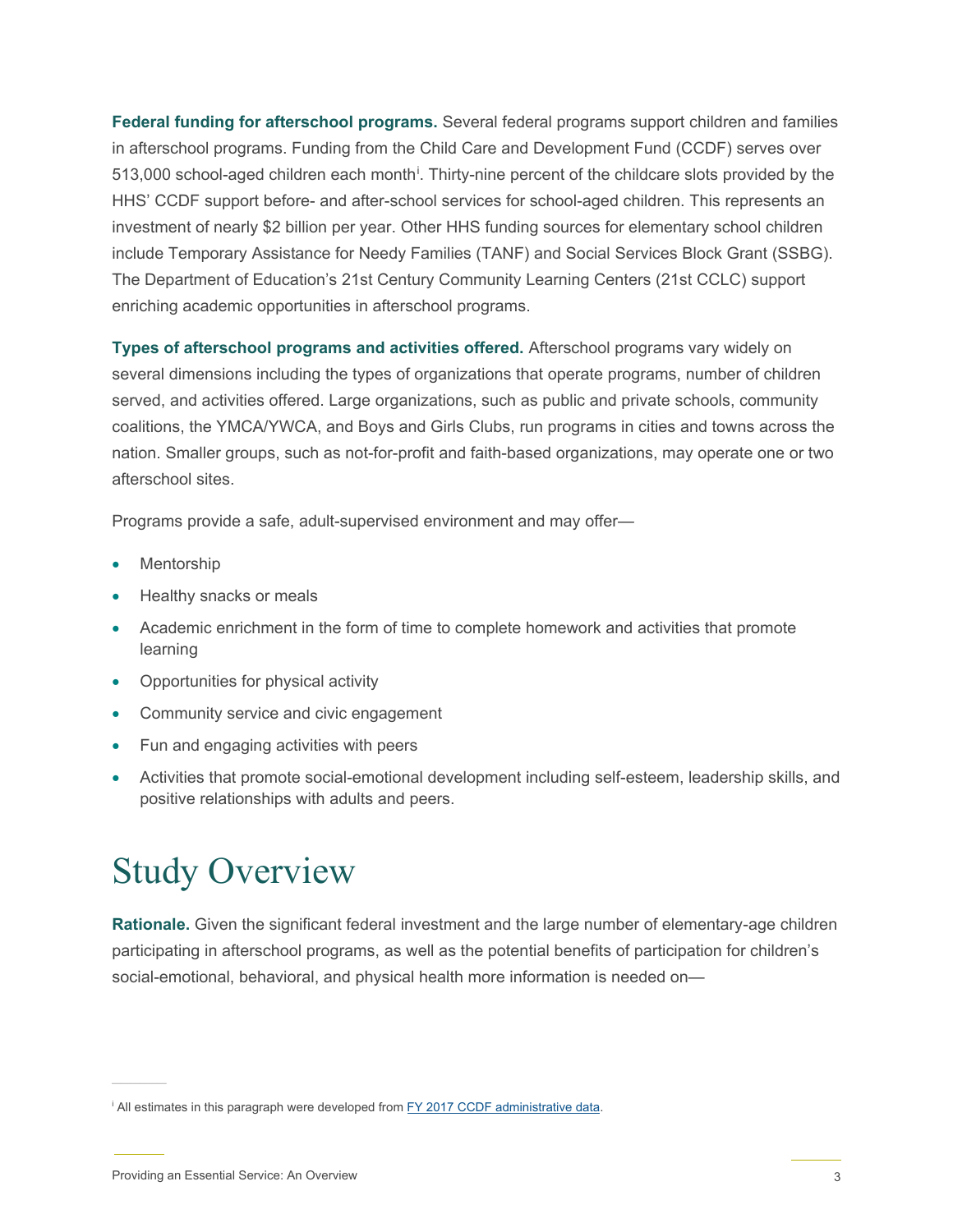- 1. The extent to which evidence-based tools or interventions are implemented in afterschool programming
- 2. Promising practices for administering, improving, and sustaining these interventions at the local level
- 3. How afterschool programs can better address the needs of both girls and boys

Identifying interventions and practices that improve children's social-emotional, behavioral, and physical health may also be helpful to policymakers and program administrators working to allocate resources targeting the large number of underserved children.

**Literature review.** A literature review was conducted to determine: 1) which afterschool programs report positive outcomes in social-emotional, behavioral, or physical health during middle childhood; 2) what evidence is there for differential impacts by gender; 3) which program, participant, and family characteristics are associated with afterschool programs that report positive outcomes in socialemotional, behavioral, or physical health; and 4) which routines, content, and activities are included in programs reporting positive outcomes.

**Methods.** Project findings are based on the literature review and case studies of five afterschool program sites serving economically disadvantaged families in diverse geographic regions. Interviews and observations were conducted to understand whether these programs explicitly promote socialemotional, behavioral, and physical health and use evidence-based tools and interventions to promote healthy development, address gender in programming, collaborate with other human service organizations, and coordinate with schools to better support children and the needs of working families.

**Site selection for five study sites.** Of particular interest for inclusion were programs that received funding from HHS through block grants to the states and were administered either through grants or contracts from the state to childcare providers or through vouchers to providers to support eligible families. Only programs predominantly serving (but not limited to) elementary-age children (6 to 12 years) from low-income families were considered. Programs also needed to offer activities designed to promote the social-emotional, behavioral, or physical health of children.

Programs meeting the above criteria were drawn from publicly available databases, expert consultant nominations, and peer nominations. The five selected sites (see Table 1) varied in size, organizational structure, geographic location, and program offerings.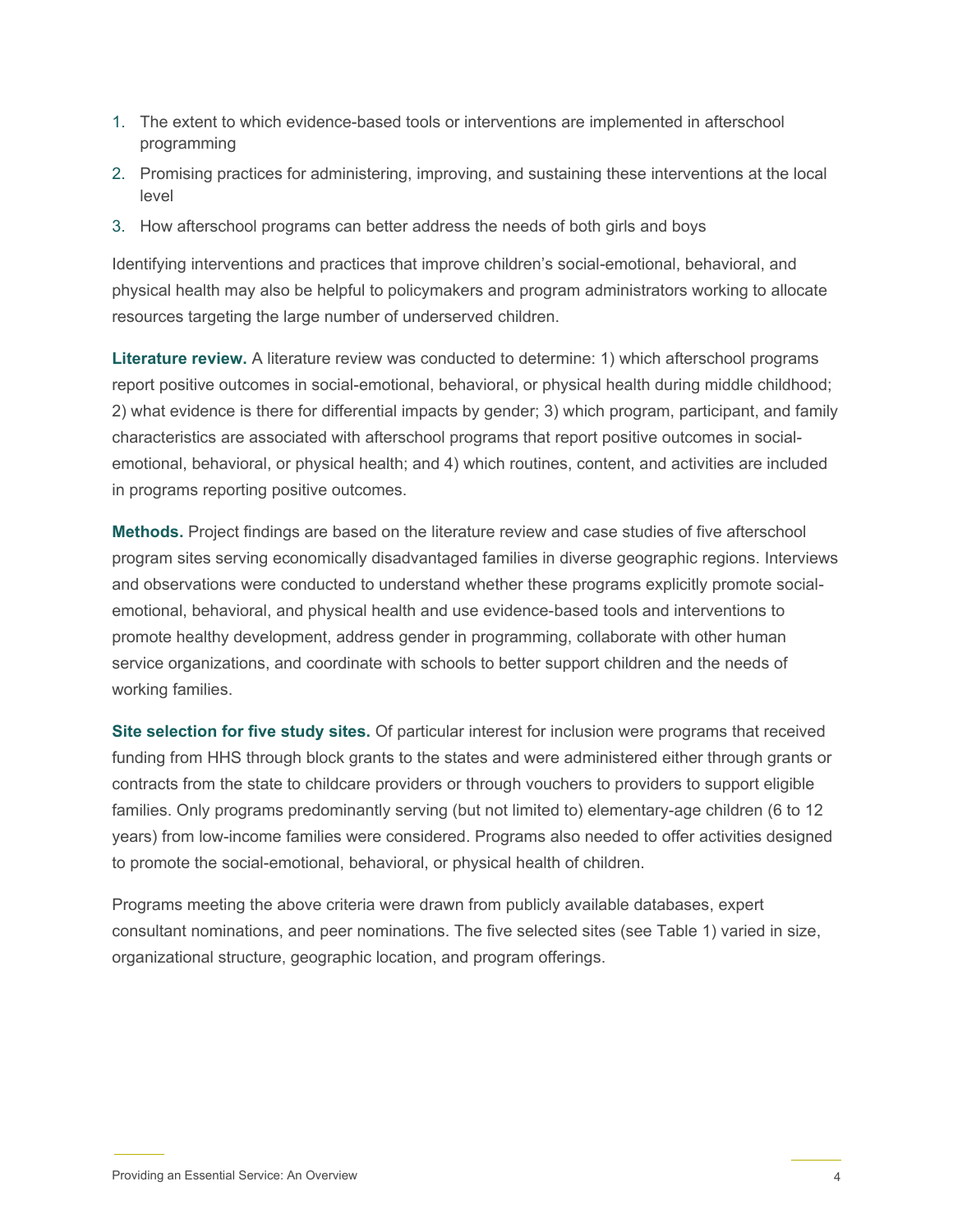| <b>Type of</b><br>organization          | <b>Children</b><br>served    | Program<br>funding<br><b>sources</b>                             | Geographic<br><b>location</b>        | Social-<br>emotional<br>learning<br>components                                                  | <b>Physical</b><br>health<br>components                       |
|-----------------------------------------|------------------------------|------------------------------------------------------------------|--------------------------------------|-------------------------------------------------------------------------------------------------|---------------------------------------------------------------|
| City-wide,<br>nonprofit<br>organization | 40 K-5th grade<br>children   | Federal/state,<br>foundations,<br>private donors,<br>parent fees | Large,<br>northeastern<br>city       | Social skills<br>taught through<br>modeling,<br>interactions<br>with staff                      | Physical<br>fitness<br>activities                             |
| City-wide,<br>nonprofit<br>organization | 35 K-8th grade<br>children   | Federal/state,<br>foundations,<br>private donors                 | Large, eastern<br>city               | Curriculum<br>targeting<br>social skills,<br>behavior<br>management                             | Physical<br>fitness<br>activities                             |
| Community,<br>nonprofit<br>organization | 25 K-5th grade<br>children   | Federal/state,<br>foundations,<br>private donors,<br>parent fees | Small, rural<br>northeastern<br>town | "Whole Child"<br>approach<br>including<br>social skills,<br>character<br>development,<br>focus  | <b>Martial arts</b>                                           |
| Large, national<br>organization         | 20 K-5th grade<br>children   | Federal/state,<br>parent fees,<br>county, parent<br>organization | Large,<br>southeastern<br>city       | Daily<br>worksheets<br>developed by<br>parent<br>organization                                   | Sports and<br>games                                           |
| Large, national<br>organization         | 130 K-12th<br>grade children | Federal/state,<br>grants, parent<br>fees, parent<br>organization | Large,<br>midwestern<br>city         | Variety of<br>social-<br>emotional<br>learning<br>programs for<br>children of<br>different ages | Sports and<br>games<br>including<br>basketball,<br>volleyball |

### **Table 1. Characteristics of Five Study Sites**

**Interviews.** Semi-structured interviews were conducted with frontline providers, site supervisors, and program administrators. Interview guides addressed each of the research questions across the three respondents at each site. The research team developed, refined, and tested the discussion guides to ensure questions were in plain language, relevant to the afterschool programs, and directly related to the central research questions.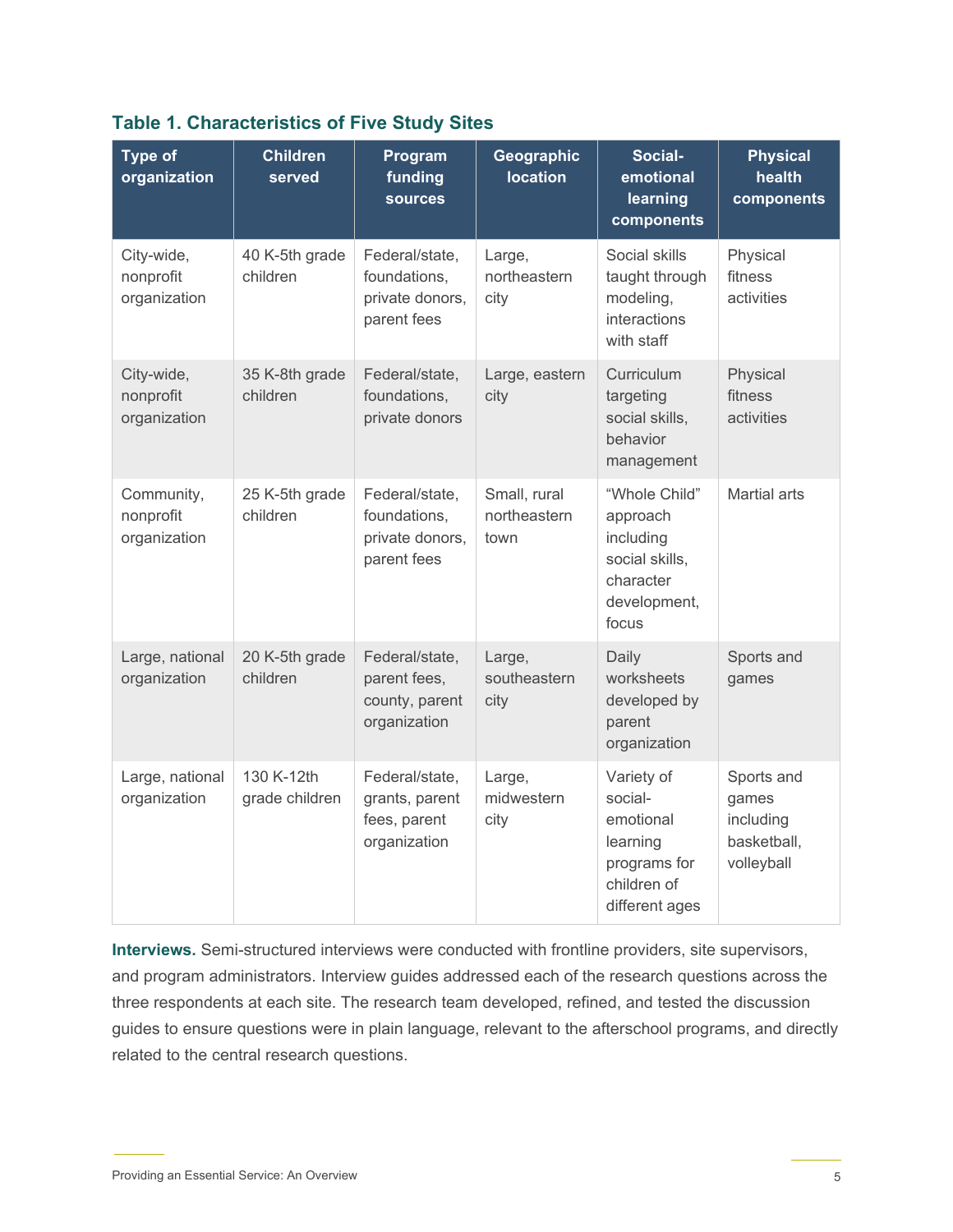**Observations of program activities.** As part of the site visits, the two-person teams conducted structured observations of afterschool program content, activities, and interactions. Observations were guided by the Promising Practices Rating System (PPRS).<sup>[13](#page-8-12)</sup> The PPRS is used by observers

to make quantitative ratings of eight quality indicator domains empirically linked to social, behavioral, and cognitive outcomes. For example, observers rate the quality of interactions between staff and students along a continuum from warm, supportive, and engaging to negative, critical, and disrespectful.

The research team observed four to six activities at each site. Team members reached consensus on numeric scores for each quality domain and described each activity, including type (e.g., sport, game), space (e.g., classroom, gymnasium, outside field, playground), number of staff and students participating, equipment or materials used, and the knowledge or skill areas targeted by the activity.

### **PPRS Observational Domains**

- Supportive relations with adults
- Supportive relations with peers
- Student engagement in activities
- Opportunities for cognitive growth
- Mastery orientation
- Appropriate program structure
- Setting chaos
- Staff overcontrol

### **Observations of boys and girls.** Site visit

teams also observed the extent to which program activities and participation looked similar or different for boys and girls, with particular attention to quality of interactions with peers and staff and level of interest and engagement, especially related to vigorous physical activities.

# Key Findings

Key findings from the literature review, interviews, and observations at the five sites are articulated in the set of policy briefs resulting from this project. These are described below.

### **Afterschool Program Support of Children's Social-Emotional and Behavioral Health**

- Staff view children's social skills and self-confidence as important program goals.
- Staff-child and peer relationships are viewed as central in helping children develop social skills, understand and regulate their emotions, and build self-confidence.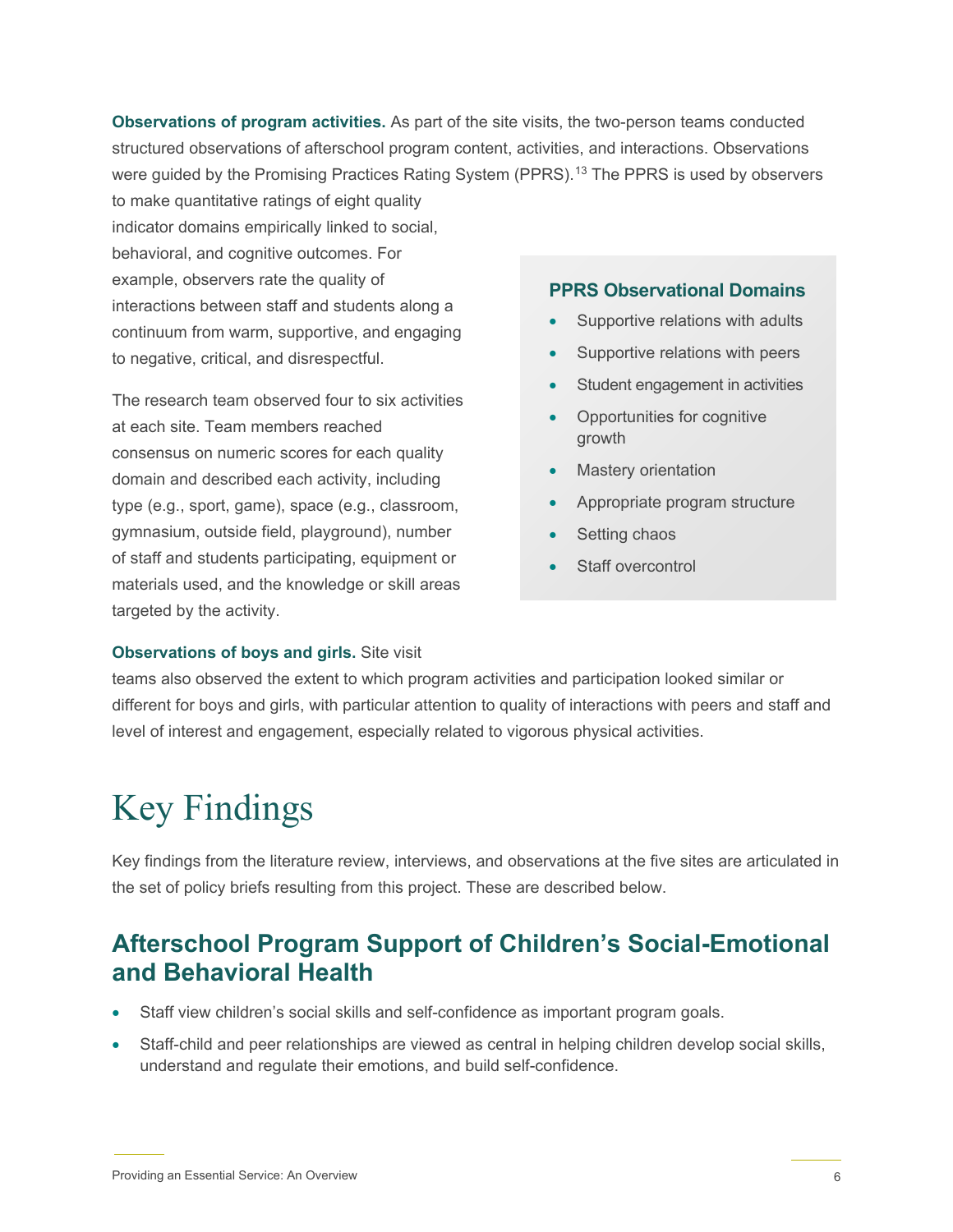- Overall, only one program uses an evidence-informed curriculum, though a few programs provide formal training to staff on how to promote social-emotional and behavioral health. More training is needed to appropriately address child trauma and secondary trauma in staff.
- Program observations revealed positive peer and staff-child interactions and children engaged in afterschool program activities and content.

## **Promoting the Physical Health of Boys and Girls: Examples from Five Afterschool Programs**

- All programs identified physical activity as an important goal.
- Programs used a variety of strategies to encourage physical health including targeted activities, a wide range of activities to appeal to children's interests, and healthy snacks and nutritional education.
- Staff encouraged boys and girls to participate in activities they enjoy, regardless of gender expectations. This was especially true for encouraging girls to participate in sports or physical activities.
- Programs did not include sufficiently vigorous physical activities to meet the recommended standards.
- Staff frequently mentioned the importance of treating boys and girls equally, both in terms of programming around physical activities and in their interactions with them.

### **Gender Informed Programming: Examples of Current Practices at Five Afterschool Programs**

- Programs endorse a "gender blind" approach, providing the same activities to boys and girls.
- A majority of staff at programs are female. Only one program observed had a balance of male and female staff.
- During site visits, staff commented some parents expressed gender-cultural norms. In some instances, gender influenced how staff interacted with or how they considered themselves models for children.

## **Sources, Use, and Adequacy of Funding for Five Afterschool Programs**

- Afterschool programs received funding from multiple sources to provide program services.
- In-kind support from school districts and volunteers was often crucial to support program operations.
- Program administrators reported spending considerable time fundraising and being anxious about maintaining funding levels.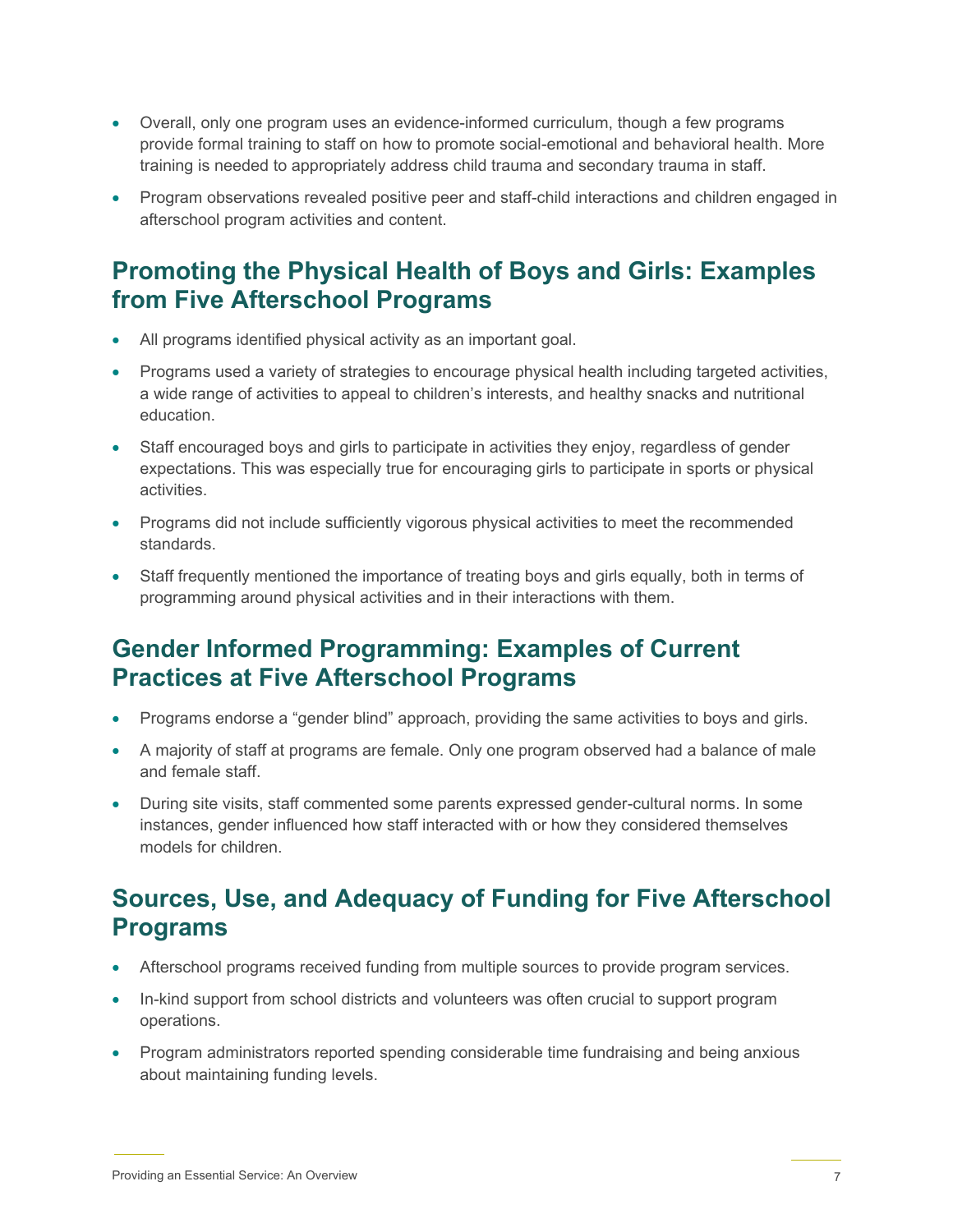• Staff describe their funding as adequate to provide current programming, but all noted a need for additional funding to expand programming to better meet the needs of school-aged children and improve staff training.

## Overall Implications for Policy and Practice

Afterschool programs have the potential to support the social-emotional, behavioral, and physical health of children aged 6 to 12. This kind of support can be offered by intentionally leveraging common afterschool routines and activities; emphasizing positive and supporting relationships with peers and adults; and through the use of evidence-based program models, curricula, and interventions designed to produced positive outcomes in these developmental domains. There is also a need to recognize that successfully engaging children may require a gender-informed approach that considers the unique needs, interests, and abilities of both boys and girls. Future research should be focused on the conditions and resources necessary to implement successful afterschool programs that draw on evidence-based practices on a wider scale.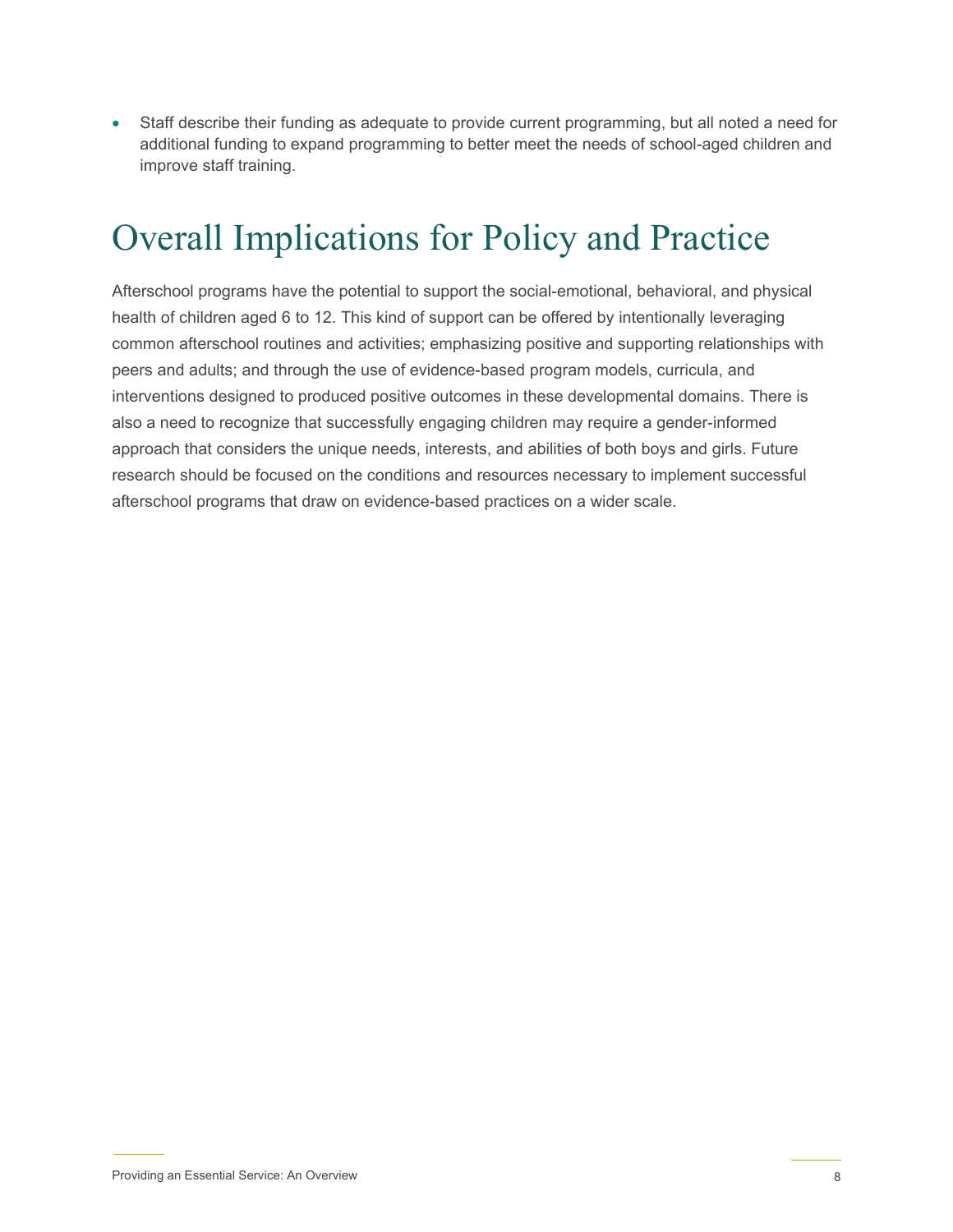## References

<span id="page-8-0"></span><sup>1</sup> Greenberg, M. T., Domitrovich, C. E., Weissberg, R. P., & Durlak, J. A. (2017). Social and emotional learning as a public health approach to education. *Future of Children*, 27, 13-32.

<span id="page-8-1"></span><sup>2</sup> Sahoo, K., Sahoo, B., Choundhury, A. K., Sofi, N. Y., Kumar, R., & Bhadoria, A. S. (2015). Childhood obesity: Causes and consequences. *Journal of Family Medicine and Primary Care, 42*, 187-192.

<span id="page-8-2"></span><sup>3</sup> Vandell, D. L., Reisner, E. R., & Pierce, K. M. (2009). *Outcomes linked to high-quality afterschool programs: Longitudinal findings from the study of promising afterschool programs*. Washington, DCC: Policy Studies Associates. Retrieved from [https://eric.ed.gov/?id=ED499113.](https://eric.ed.gov/?id=ED499113)

<span id="page-8-3"></span><sup>4</sup> Klein, S. P., & Bolus, R. (2002). *Improvements in math and reading scores of students who did and did not participate in the Foundations After School Enrichment Program during the 2001–2002 school year*. Santa Monica, CA: Gansk & Associates.

<span id="page-8-4"></span>5 American Institutes for Research. (2013). *Texas 21st Century Community Learning Centers Year 2 Evaluation Report*. Retrieved from [https://www.air.org/resource/texas-21st-century-community](https://www.air.org/resource/texas-21st-century-community-learning-centers-year-2-evaluation-report)[learning-centers-year-2-evaluation-report.](https://www.air.org/resource/texas-21st-century-community-learning-centers-year-2-evaluation-report)

<span id="page-8-5"></span>6 Durlak, J., & Weissberg, R. (2007). *The impact of after-school programs that promote personal and social skills*. Chicago, IL: Collaborative for Academic, Social, and Emotional Learning.

<span id="page-8-6"></span> $^7$  Simon, A. E., & Uddin, S. F. G. (2017). Sports team participation among US high school girls, 1999–2015. *Clinical Pediatrics*, 57, 637-644.

<span id="page-8-7"></span>8 Sahoo, K., Sahoo, B., Choundhury, A. K., Sofi, N. Y., Kumar, R., & Bhadoria, A. S. (2015). Childhood obesity: Causes and consequences. *Journal of Family Medicine and Primary Care, 42*, 187-192.

<span id="page-8-8"></span><sup>9</sup> Beets, M. W., Beighle, A., Erwin, H. E., & Huberty, J. D. (2009). After-school program impact on physical activity and fitness: A meta-analysis. *American Journal of Preventive Medicine*, 36, 527- 537.

<span id="page-8-9"></span><sup>10</sup> Rusell, C. A., Mielke, M. B., & Reisner, E. R. (2009). *Evidence of program quality and youth outcomes in the DYCD Out-of-School Time Initiative: Report on the initiative's first three years*. Report prepared for the New York City Department of Youth and Community Development and the Wallace Foundation. New York, NY: Policy Studies Associates.

<span id="page-8-10"></span><sup>11</sup> Afterschool Alliance. (2014). *America after 3PM: Afterschool Programs in Demand*. Washington, DC: Afterschool Alliance.

<span id="page-8-11"></span><sup>12</sup> Afterschool Alliance. (2020). *America after 3PM: Demand grows, opportunity shrinks*. Afterschool Alliance.<http://www.afterschoolalliance.org/AA3PM/>

<span id="page-8-12"></span><sup>13</sup> Vandell, D. L., Reisner, E. R., Brown, B. B., Dadisman, K., Pierce, K. M., Lee, D., & Pechman, E. M. (2005, March). *The Study of Promising After-School Programs: Examination of Intermediate Outcomes in Year 2*. Madison, WI: Wisconsin Center for Education Research, University of Wisconsin-Madison.